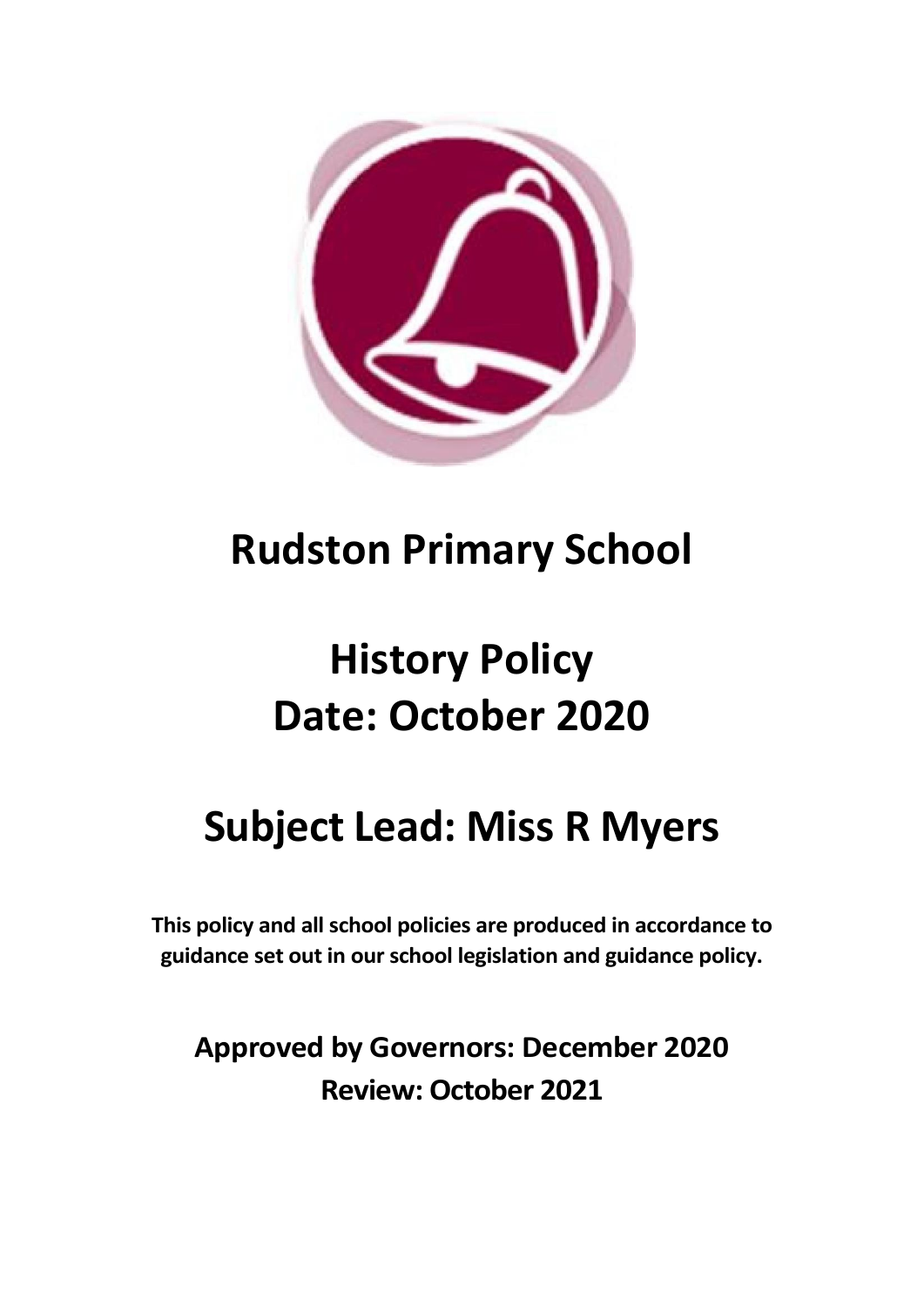**Our Mission Statement:**

To develop a love of learning, enabling all children to reach their full potential.

> \* Respect \* Resilience \* \* Responsibility \* Enjoyment \* \* Challenge \*

# **Safeguarding Statement:**

"Rudston Primary School is committed to safeguarding and promoting the welfare of children and young people and expects all staff and volunteers to share this commitment."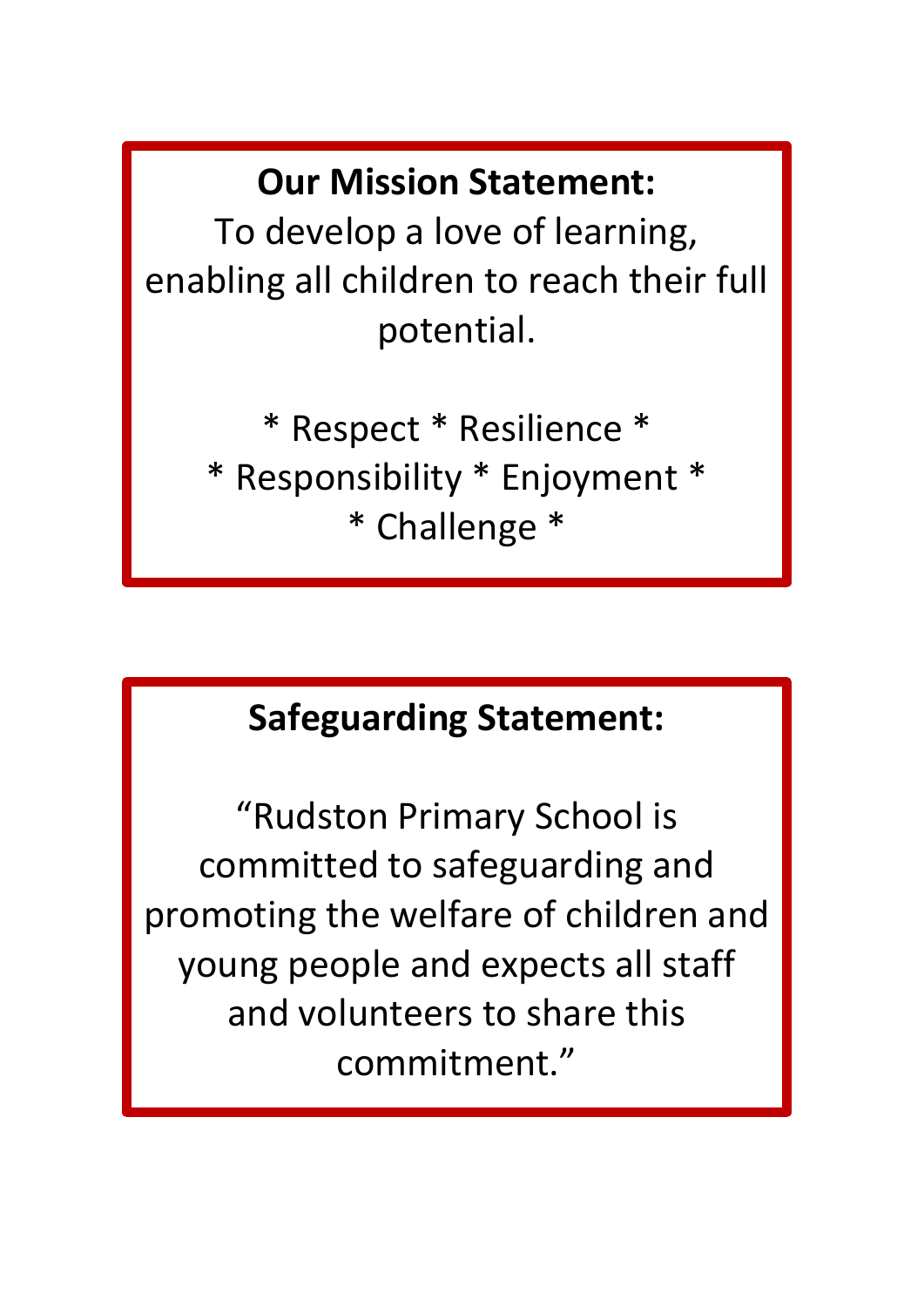# **History Policy**

# **2020**

## **Contents**

- **1. Curriculum Statement**
- **2. Curriculum Planning**
- **3. Differentiation and Equal Opportunities**

## **4. Assessment**

- **5. Cross Curricular Links**
- **6. Co-ordination**
- **7. Policy Review**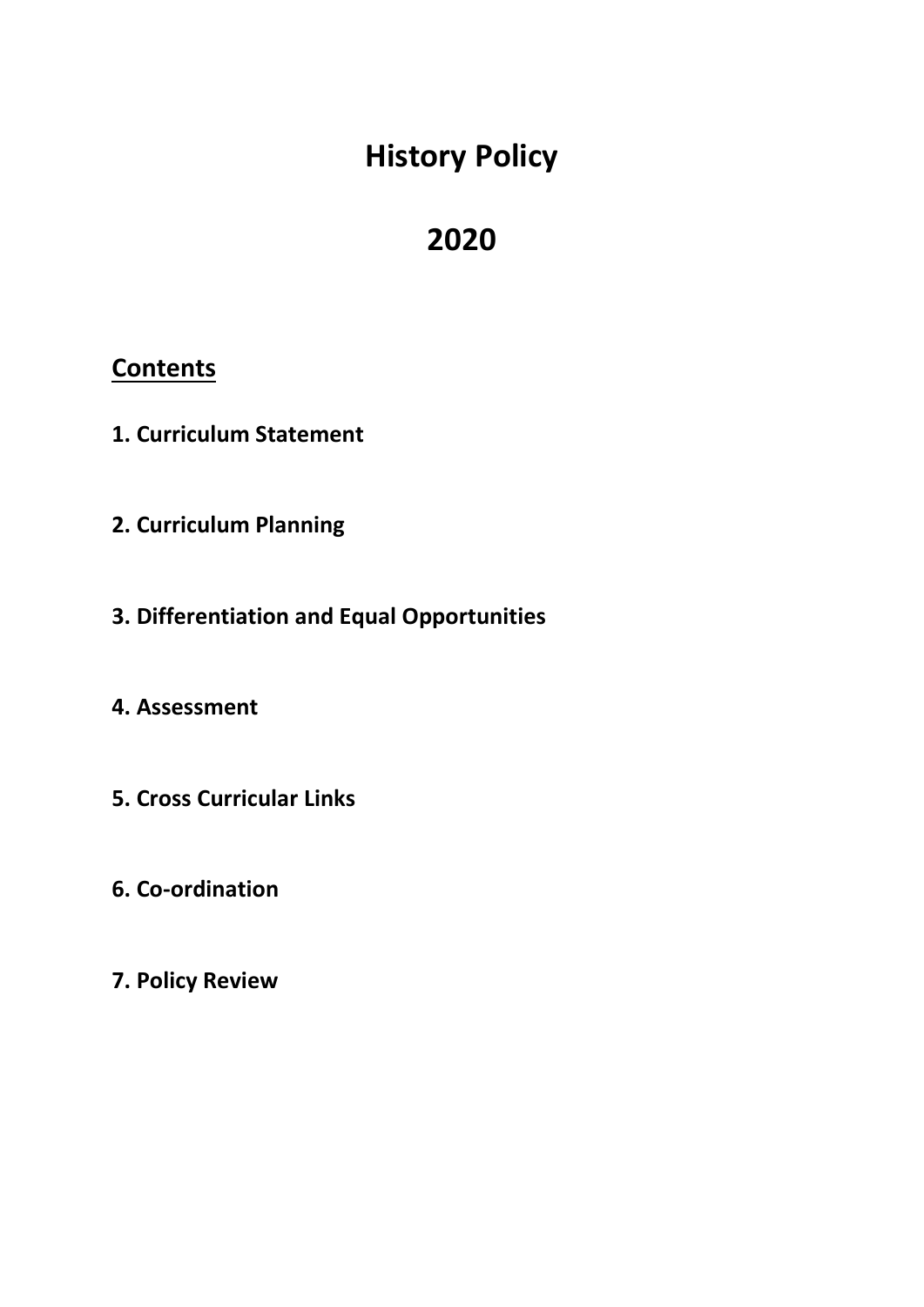### **History Policy**

#### **Introduction**

This document deals with the teaching of History in relation to the National Curriculum 2014 Programmes of Study. It has been written after consultation with colleagues throughout the school.

#### **1. Curriculum Statement**

#### **1.1. Intent**

At Rudston Primary we are fully committed to providing a history curriculum that gives children an understanding of Britain's past and that of the wider world, which includes the study of significant people and the impact of ancient civilisations. Through our history curriculum we aim to encourage and develop curious thinkers and learners with a self-awareness of where they come from. Through history there are opportunities for children to explore historical evidence enabling them to ask challenging questions in order to develop their perspective and judgement. Children leave Rudston Primary School with the understanding that Liverpool plays a significant part in world history, being able to recognise changes in living memory and beyond and having developed a love and enjoyment for the subject.

#### **1.2. Implementation**

In order to deliver our curriculum in History:

The Early Years Foundation Stage (EYFS) follows the 'Development Matters in the EYFS' guidance which aims for all children in reception to have an 'Understanding of the World; people and communities, the world and technology' by the end of the academic year.

History is taught in blocks throughout the year, so that children achieve depth in their learning. The key knowledge and skills that children acquire and develop throughout each block have been mapped to ensure progression between year groups throughout the school.

By the end of year 6, children will have a chronological understanding of British history from the Stone Age to the present day. They are able to draw comparisons and make connections between different time periods and their own lives. Interlinked with this are studies of world history, such as the ancient civilisations of Greece and the Egyptians.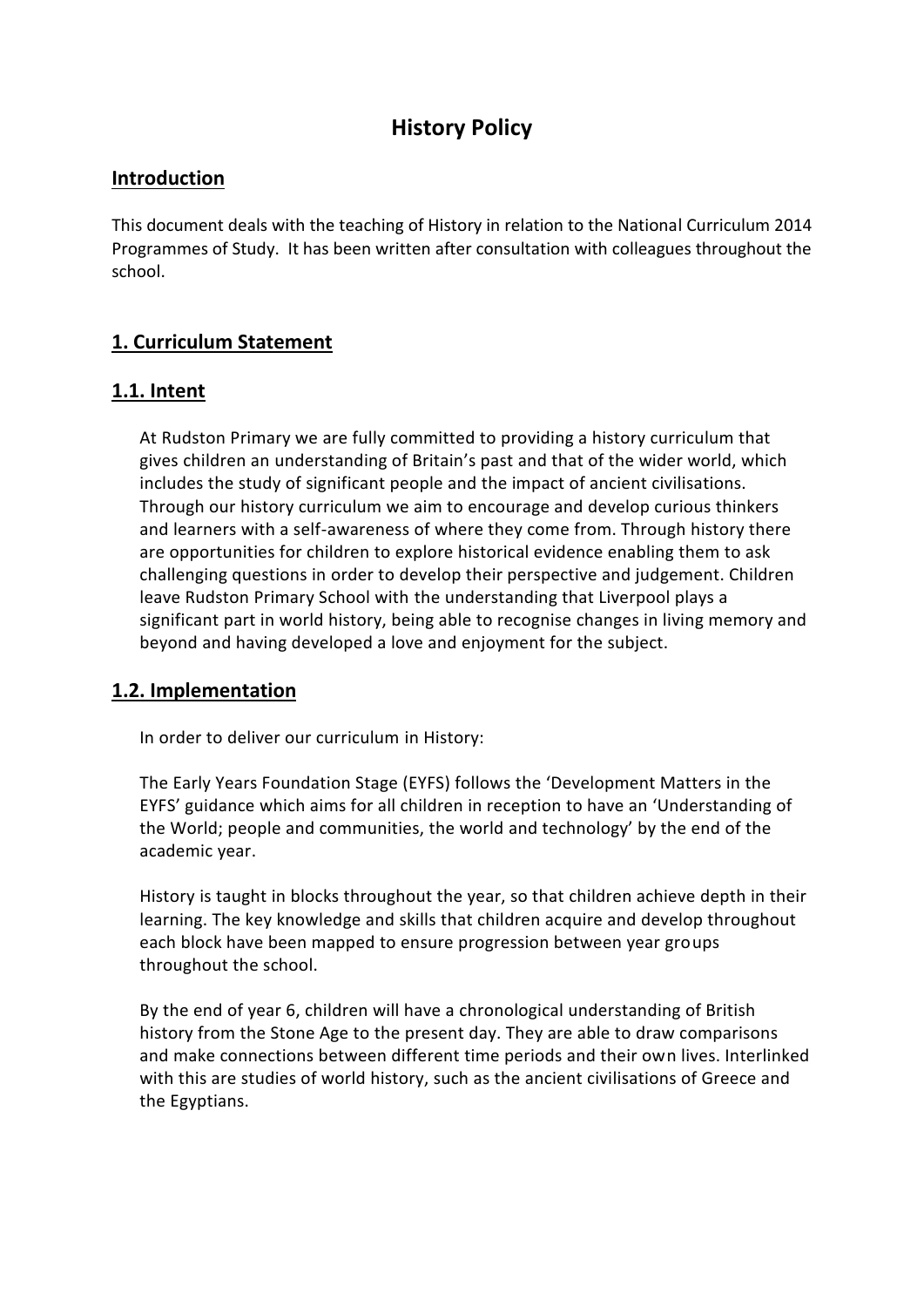The school's own context is also considered, with opportunities for visits to places of historical interest and learning outside the classroom also identified and embedded in practice.

Planning is informed by and aligned with the National Curriculum. Teachers' cater for the varying needs of all learners, differentiating activities where necessary and as appropriate, and ensuring an appropriate level of challenge. Outcomes of work are regularly monitored to ensure that they reflect a sound understanding of the key identified knowledge.

#### **1.3. Impact**

Outcomes in learning challenge books evidence a broad and balanced history curriculum and demonstrate the children's acquisition of identified key knowledge. Emphasis is placed on analytical thinking and questioning and children demonstrate a coherent knowledge and understanding of Britain's past and that of the wider world, in addition to being curious to know more about the past. Through this study, pupils ask perceptive questions, think critically, weigh evidence, sift arguments, and develop perspective and judgement.

#### **2. Curriculum Planning**

Staff use the history programmes of study as the basis for curriculum planning in history and these are taught through the Learning Challenge curriculum. This imaginative topic based curriculum successfully builds on pupils' cross-curricular skills and knowledge as they move through the school. Key knowledge and skills have been informed by the stated programmes of study and build towards specific end points at the end of each phase group - Y1 & 2, Y3 & 4 and Y5 & 6 (knowledge and skills in reception provide the foundation for those identified in the first phase). Teachers carry out curriculum planning in three phases (long-term, medium-term and short-term). The long-term plan maps the history topics studied in each term within each year group; these are covered through learning challenges as well as stand alone lessons. We teach the knowledge, skills and understanding set out in the National Curriculum through the corresponding programme of study.

As the basis for short and medium-term plans, staff use the National Curriculum along with the Progression Document to select appropriate objectives that relate to the history topic. These plans list the specific learning objectives, key vocabulary and skills for each lesson. The class teacher keeps these individual plans, although the history subject leader may discuss these with them on an informal basis.

#### **3. Differentiation and Equal Opportunities**

In line with our school's SEND & Inclusion Policy, all pupils irrespective of race, gender and disability, should be allowed to achieve the level of success and self-esteem they deserve. Equal opportunity will be reflected in tasks, outcomes and grouping situations, allowing each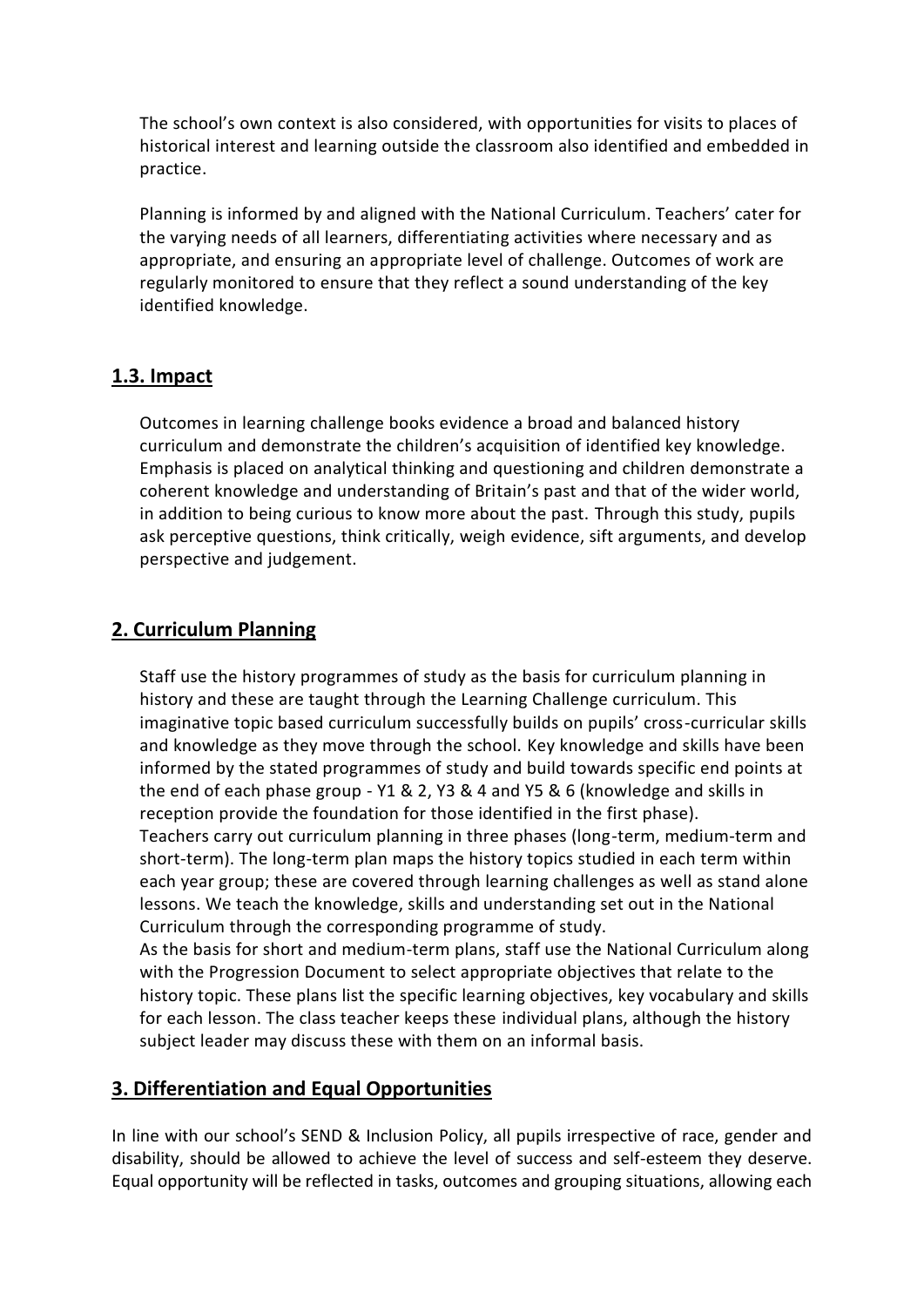child to progress at his / her own level. Teacher and peer support will enable all children to reach their potential.

#### **4. Assessment**

Assessment for learning is continuous throughout the planning, teaching and learning cycle. It is supported by use of the following strategies:

- Observing children at work, individually, in pairs, in a group and in class during whole class teaching.
- Using differentiated, open-ended questions that require children to explain and unpick their understanding.
- Providing effective feedback, to engage children with their learning and to provide opportunities for self-assessment, consolidation, depth and target setting.
- Book moderation and the monitoring of outcomes of work, to evaluate the range and balance of work and to ensure that tasks meet the needs of different learners (with the acquisition of the pre-identified key knowledge and key skill development of each topic being evidenced through the outcomes).
- Use of O Track to assess individual children's progress against the end of year expectations for history.

The history subject leader keeps samples of children's work in a portfolio. These demonstrate what the expected level of achievement is in history for each age group in the school.

### **5. Cross Curricular Links**

Opportunities are used to encourage children to use their History knowledge and skills over all areas.

History contributes significantly to the teaching of English by actively promoting the skills of reading, writing, speaking and listening. Where possible teachers choose texts that are historical in nature and link to Learning Challenge topics. Children develop S&L skills through discussing historical questions or presenting their findings to the rest of the class. They develop their writing ability by composing pieces of work such as reports and letters.

History teaching contributes to the teaching of mathematics by providing opportunities to use numbers when developing a sense of chronology through activities such as exploring time-lines. Children learn to interpret information presented in graphical or diagrammatic form, for example, analysing population statistics.

History teaching makes links with technology by researching using the Internet and presenting information using various platforms. Children have the opportunity to use iPads to conduct research, as well as record and use photographic images.

### **6. Co-ordination**